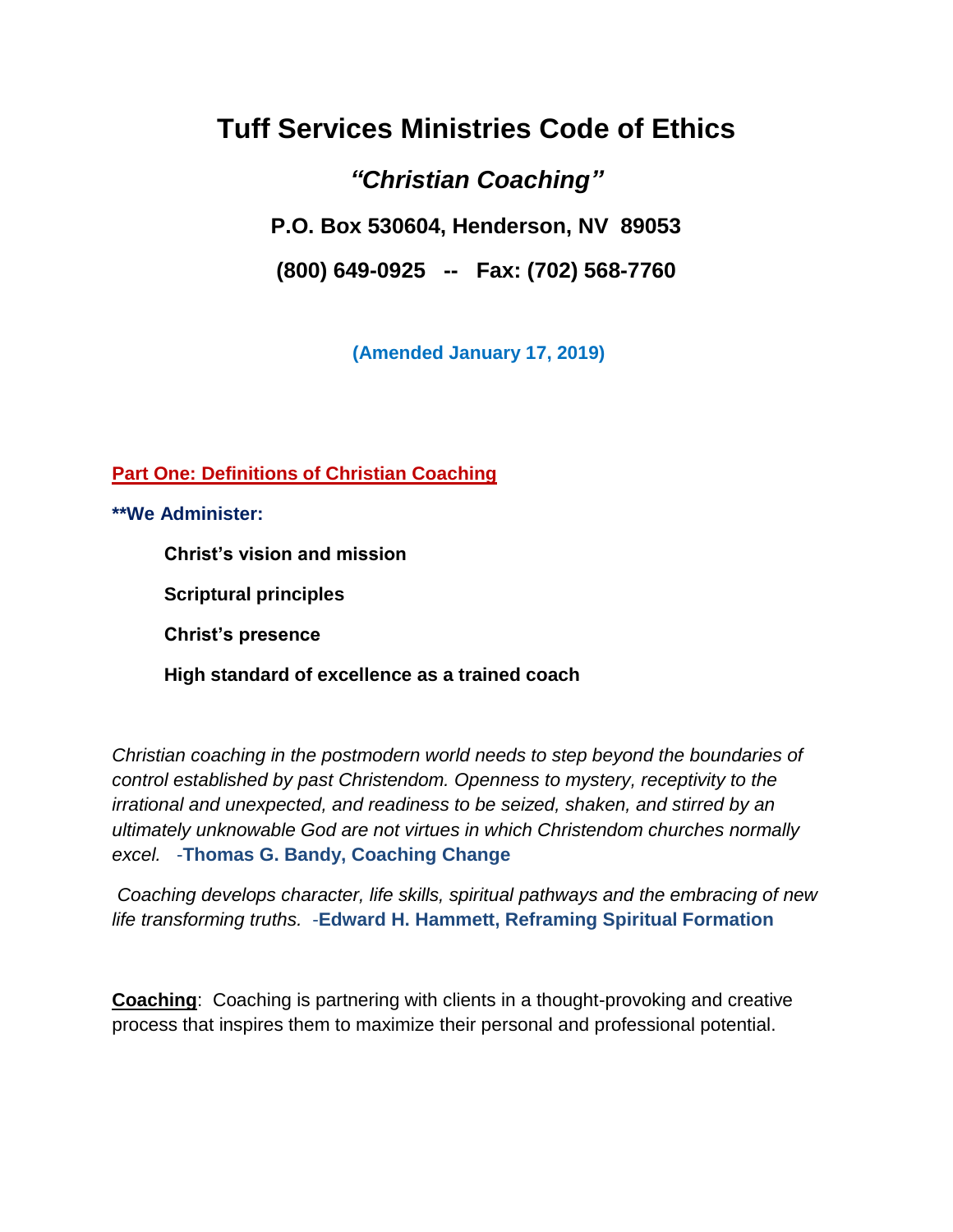**Tuff Services Ministries Coaching Relationship**: A Christian coaching relationship exists when coaching includes an agreement or contract that defines the responsibilities of each party.

**Tuff (TUFF) Services Ministries Coach**: A TUFF Coach also agrees to practice the Assemblies of God under the strict beliefs of the Tuff Services Ministry Core Competencies and pledges accountability to Tuff Services Ministries Code of Ethics.

In order to clarify roles in the coaching relationship, it is often necessary to distinguish between the client and the sponsor. In most cases, the client and sponsor is the same person and therefore jointly referred to as the client. For purposes of identification, The Tuff (TUFF) Services Ministries defines these roles as follows:

**Client:** The "client" is the person(s) being coached.

**Sponsor:** The "sponsor" is the entity (including its representatives) paying for and/or arranging for coaching services to be provided.

In all cases, coaching engagement contracts or agreements should clearly establish the rights, roles, and responsibilities for both the client and sponsor if they are not the same persons.

## **Part Two: Tuff (TUFF) Services Ministries Standards of Ethical Conduct**

**Preamble**: **TUFF** aspire to conduct their coaching services in a manner that reflects positively upon the coaching profession; are respectful of different approaches to coaching; and recognize that they are also bound by applicable laws and regulations.

### **Section 1: Conduct At Large**

**\*\*As a coach**:

1). **TUFF** will not knowingly make any public statement that is untrue or misleading about what is offered as a coach or make false claims in any written documents relating to the coaching profession or credentials of: Tuff Services Ministries.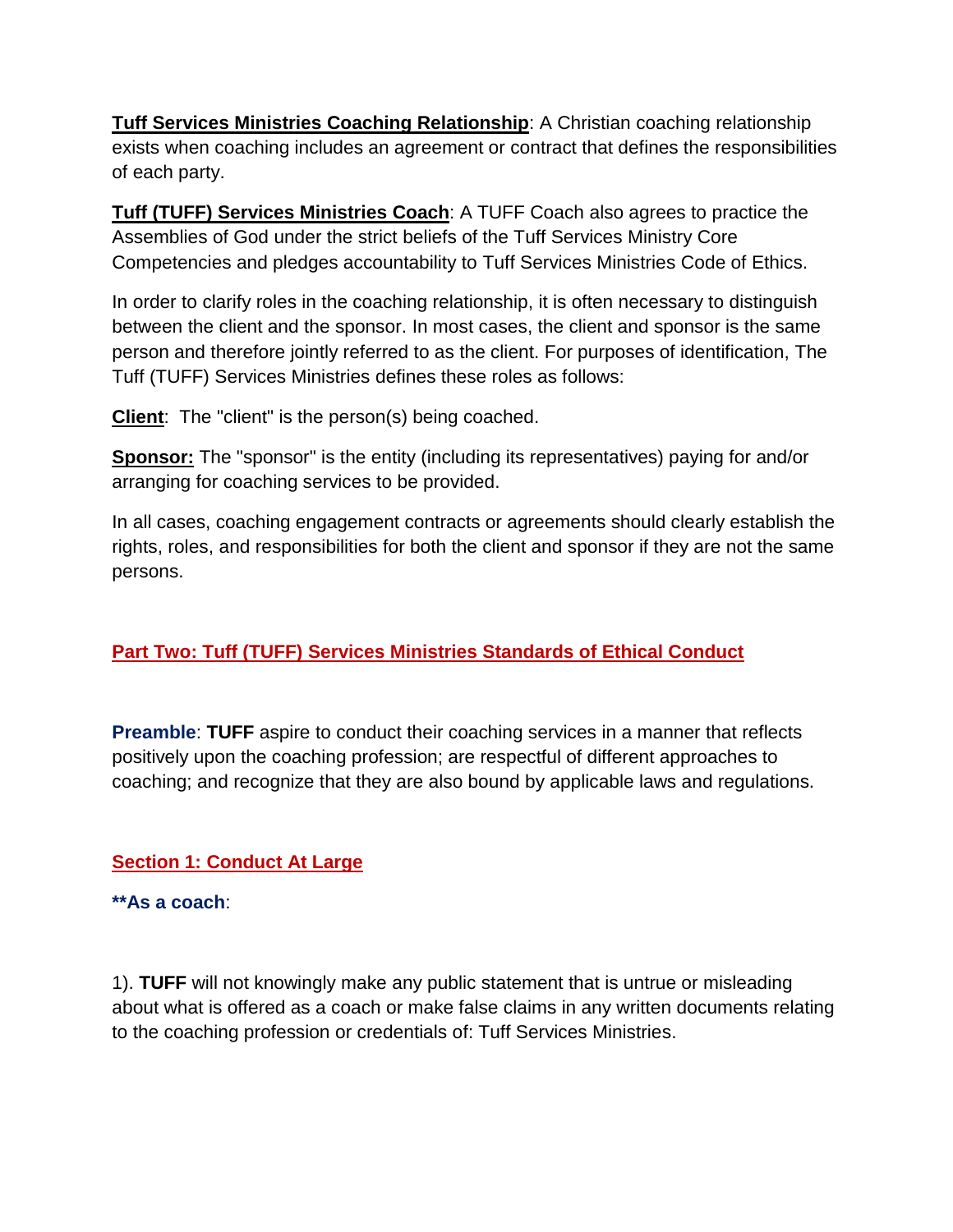2). **TUFF** will accurately identify coaching qualifications, expertise, experience, education and training of TUFF coaching abilities.

3). **TUFF** will recognize and honor the efforts and contributions of others and not misrepresent them as our own. TUFF understands that violating this standard may leave us subject to legal remedy by a third party.

4). **TUFF** will, always, strives to recognize personal issues that may impair, conflict, or interfere with our coaching performance or our coaching relationships. Whenever the facts and circumstances necessitate, TUFF will promptly seek professional assistance and determine the action to be taken, including whether it is appropriate to suspend or terminate our coaching relationship(s).

5). **TUFF** will conduct and report research with competence, honesty, and within recognized scientific standards and applicable subject guidelines. The research will be carried out with the necessary consent and approval of those involved, and with an approach that will protect participants from any potential harm. All research efforts will be performed in a manner that complies with all the applicable laws of the country in which the research is conducted.

6). **TUFF** will maintain, store, and dispose of any records created during our coaching activities in a manner that promotes confidentiality, security, and privacy, and complies with any applicable laws and agreements

7). **TUFF** will seek to avoid conflicts of interest and potential conflicts of interest and openly disclose any such conflicts. TUFF will offer to remove our services when and if, such a conflict (s) arises.

8). **TUFF** will disclose to the client and his or her sponsor all anticipated compensation from third parties that we may pay or receive for referrals of that client.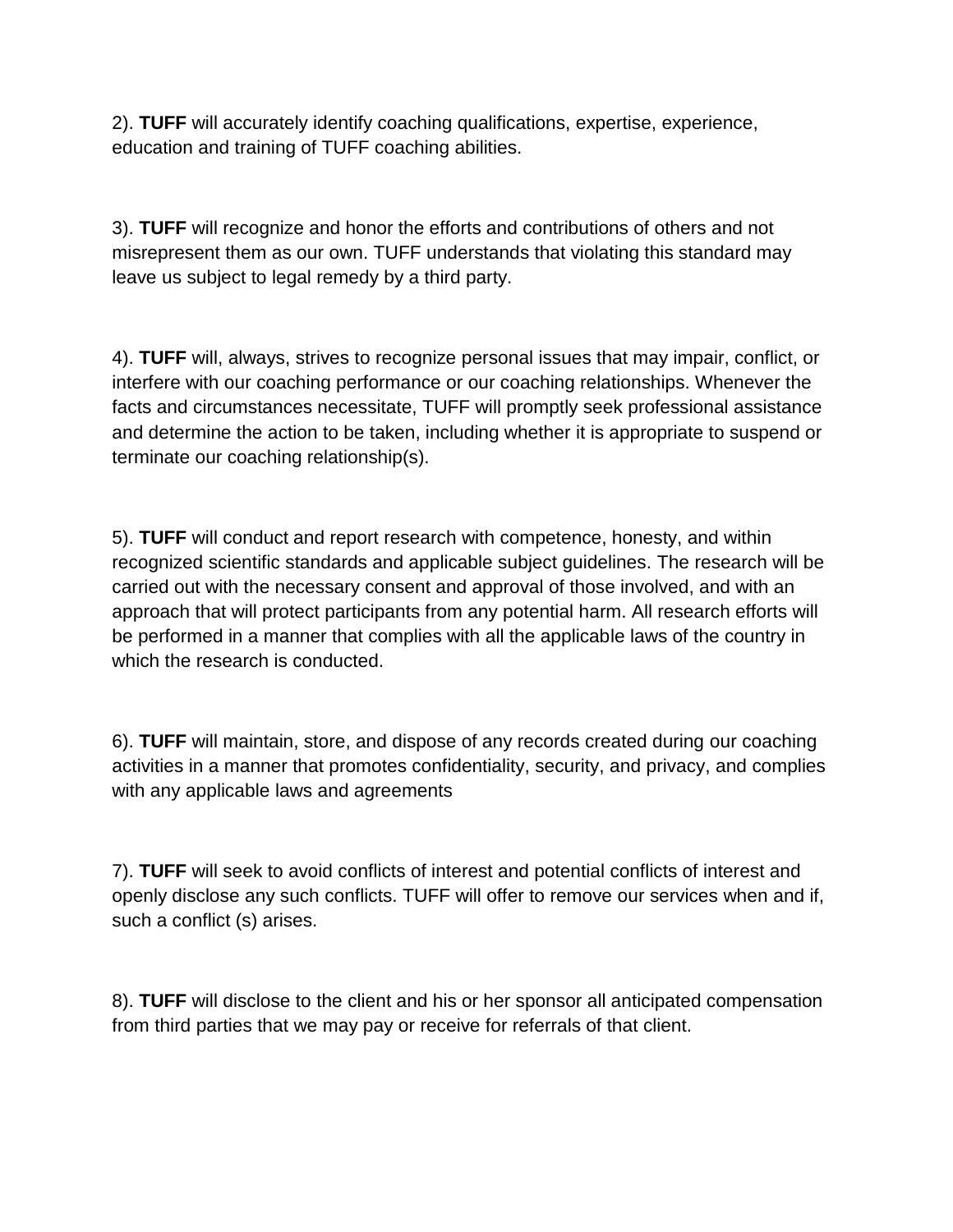9). **TUFF** will only barter for services, goods or other non-monetary remuneration when it will not impair the coaching relationship.

10). **TUFF** will not knowingly take any personal, professional, or monetary advantage or benefit of the coach-client relationship, except by a form of compensation as agreed in the agreement or contract.

### **Section 2: Professional Conduct with Clients**

**\*\*As a coach**:

11). **TUFF** will not knowingly mislead or make false claims about what our client or sponsor will receive from the coaching process or from TUFF as being the coach.

12). **TUFF** will not give our prospective clients or sponsors information or advice we know or believe to be misleading or false.

13). **TUFF** will have clear agreements or contracts with our clients and sponsor(s). TUFF will honor all agreements or contracts made in the context of professional coaching relationships.

14). **TUFF** will carefully explain and strive to ensure that, prior to or at the initial meeting, our client and sponsor(s) understand the nature of coaching, the nature and limits of confidentiality, financial arrangements, and any other terms of the coaching agreement or contract.

15). **TUFF** will be responsible for setting clear, appropriate, and culturally sensitive boundaries that govern any physical contact we may have with our clients or sponsors.